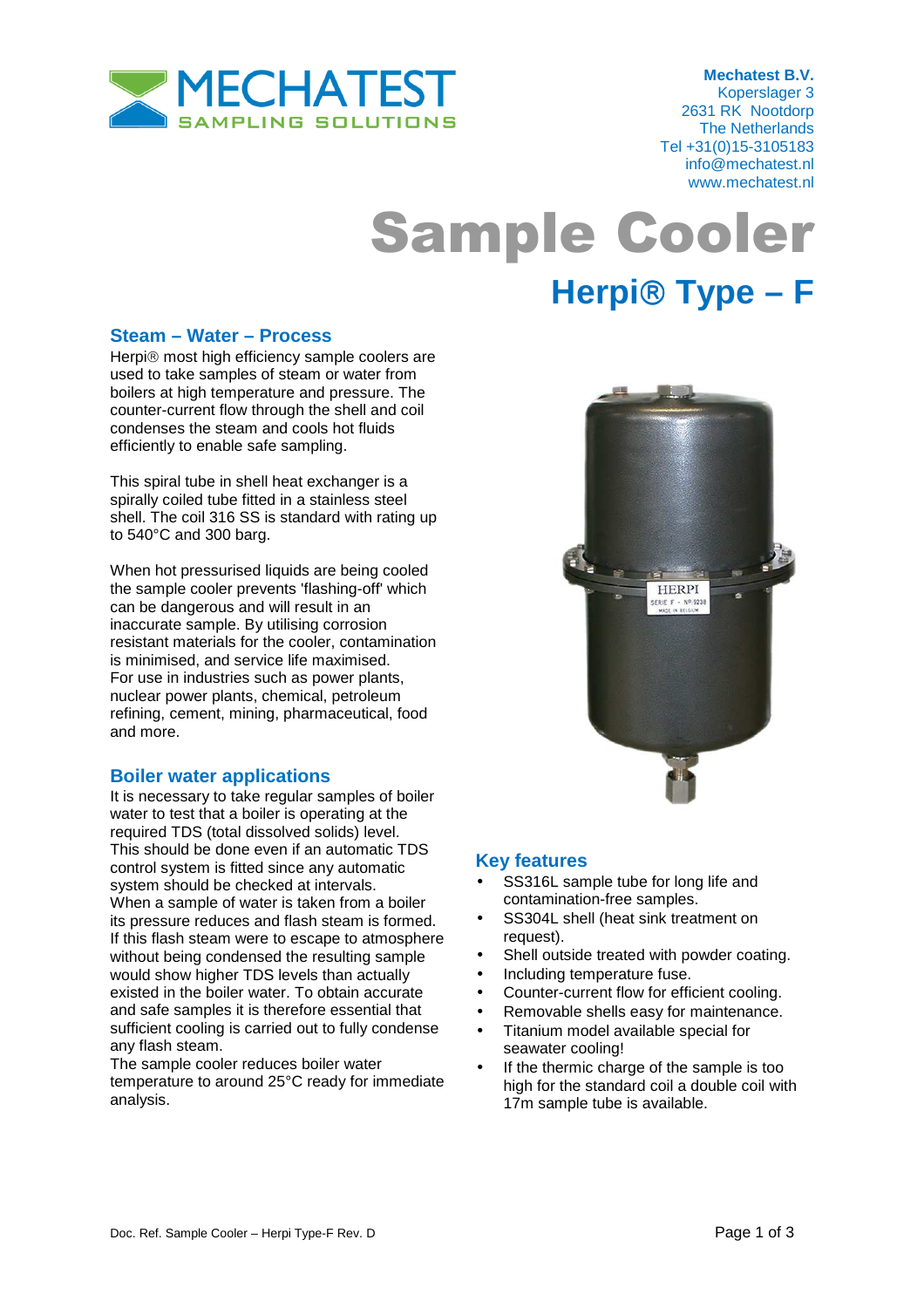

 **Mechatest B.V.**  Koperslager 3 2631 RK Nootdorp The Netherlands Tel +31(0)15-3105183 info@mechatest.nl www.mechatest.nl

| <b>Specifications Sample Cooler Herpi® Type - F</b> |                                                                    |
|-----------------------------------------------------|--------------------------------------------------------------------|
| Sample Tube Design 300 Barg @ 540°C                 |                                                                    |
|                                                     | Shell Design 9 Barg @ 66°C                                         |
| Sample tube                                         | 316/316LSS<br>Length 9,20 m, SS316 tube O.D. 10x2 mm               |
|                                                     | <b>Sample flow</b> 60 L/h (nominal)                                |
| Cooling water flow 1200 L/h (nominal)               |                                                                    |
|                                                     | <b>Temperature fuse</b> 66°C (on cooling water shell)              |
| <b>Shell</b>                                        | SS304L and outside powder coating dark grey                        |
| <b>Connections</b>                                  | Sample G 1/2" with tube adapter 10 mm B.W.<br>Cooling water G 3/4" |
| <b>Dimensions</b>                                   | Height 544 mm, diameter 250 mm                                     |
| Weight                                              | Approx. 14 kg                                                      |

### **Options**

- Special double coil type with 17 m sample tube.
- Sample connections with tube adapter 6, 8, 10 or 12 mm O.D.
- Sample connections 1/2" NPTF.
- Sample tube material made of Duplex, Incoloy, Titanium, or other on request.
- Shell material in 316/316L SS or other on request.

#### **Sample application components**

- Sample stop and needle valves suitable for samples up to 540°C and 300 bar.
- Cooling water valves.
- Cationic columns.
- Secondary sample temperature shut-off valves.